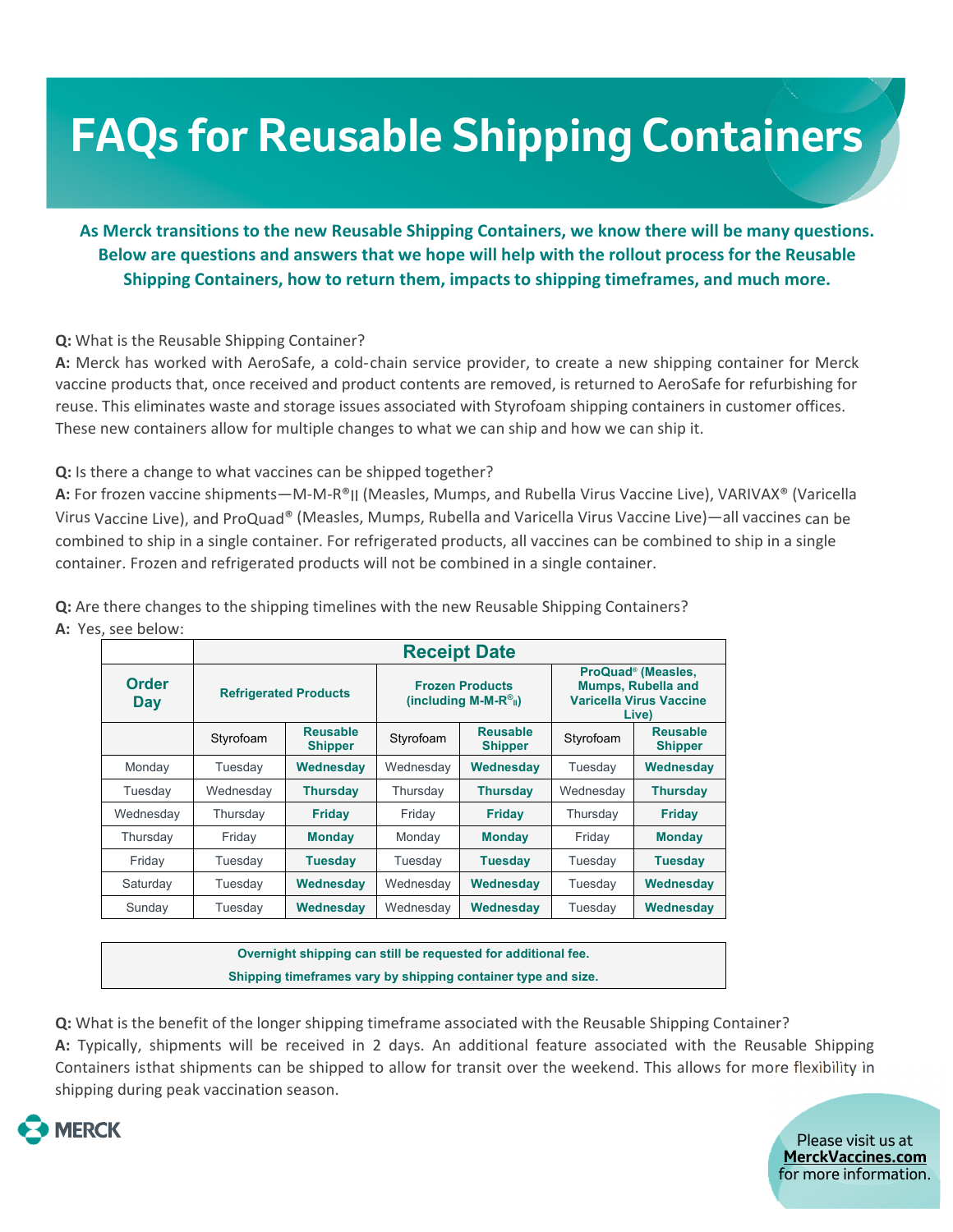## **FAQs for Reusable Shipping Containers (***continued***)**

**Q**: What Reusable Shipping Container sizes are available? How many doses will come in a single container? **A**: See below:

|                                                                                                                                                                                                  | Frozen Vaccine<br>Shipments (Vial) $1$ | Frozen Vaccine<br>Shipments <sup>1</sup> | <b>Refrigerated Vaccine</b><br>Shipments (Vial/Syringe) | Refrigerated<br>Vaccine<br>Shipments (Tube) <sup>1</sup> | <b>Refrigerated Vaccine</b><br>Shipments |  |  |  |  |
|--------------------------------------------------------------------------------------------------------------------------------------------------------------------------------------------------|----------------------------------------|------------------------------------------|---------------------------------------------------------|----------------------------------------------------------|------------------------------------------|--|--|--|--|
| Shipper                                                                                                                                                                                          | Max Doses in                           | Max In-Transit                           | Max Doses in Shipper <sup>2</sup>                       |                                                          | Max In-Transit                           |  |  |  |  |
| Size                                                                                                                                                                                             | Shipper $2$                            | Timeframe                                |                                                         |                                                          | Timeframe                                |  |  |  |  |
| 8 L                                                                                                                                                                                              | 60 doses                               | 4 days                                   | 10 doses                                                | 25 doses                                                 | 2 days $5$                               |  |  |  |  |
| 12 <sup>3</sup>                                                                                                                                                                                  | 140 doses                              | 4 days                                   | 20 doses                                                | 50 doses                                                 | 4 days                                   |  |  |  |  |
| 33 $L^4$                                                                                                                                                                                         | 510 doses                              | 5 days                                   | 100 doses                                               | 100 doses (10<br>pack) or 175 doses<br>$(25$ pack)       | 5 days                                   |  |  |  |  |
| TC-391 <sup>6</sup>                                                                                                                                                                              | 1080 doses                             | 5 days                                   | 1080 dose/240 doses                                     | 300 doses                                                | 5 days                                   |  |  |  |  |
| <sup>1</sup> Includes MMR <sup>®</sup> <sub>II</sub> , Varivax <sup>®</sup> , and ProQuad <sup>®</sup> .                                                                                         |                                        |                                          |                                                         |                                                          |                                          |  |  |  |  |
| <sup>2</sup> Max doses in a shipper depends on type of vaccine: vial, syringe, and/ or tube. The Merck warehouse will pick the best<br>way to ship the product based on mix of vaccines ordered. |                                        |                                          |                                                         |                                                          |                                          |  |  |  |  |
| <sup>3</sup> An order will ship in two 12 L containers and will hold maximum of 280 doses of frozen vaccine or 40 doses of                                                                       |                                        |                                          |                                                         |                                                          |                                          |  |  |  |  |
| refrigerated vaccine (maximum 100 doses of RotaTeq ®) across the two containers before being switched to one 33 L.                                                                               |                                        |                                          |                                                         |                                                          |                                          |  |  |  |  |
| <sup>4</sup> Diluent ships in separate box.                                                                                                                                                      |                                        |                                          |                                                         |                                                          |                                          |  |  |  |  |

5 Does not ship over the weekend.

<sup>6</sup>ProQuad<sup>®</sup> cannot be shipped in this container.

**Q:** What is the diluent shipping container? What does it look like? Is it reusable? A: The diluent shipping container will be used with diluent-only orders or with accompanying frozen shipments sent out in the 33 L Reusable Shipping Container. The diluent shipping container will have a similar appearance to the Reusable Shipping Container; however, the customer will not be required to return the diluent shipping container to AeroSafe to be reused. It can be disposed of like any other cardboard box.



Diluent Shipping Container

**Q:** Is there a change to determining the viability of the product?

**A:** The packing slip will continue to show the date by which the product needs to be received. As long as the product is received by the date on the packing slip, it is viable. However, if you would like confirmation, please call the Merck Vaccine Customer Center at 1‐877‐VAX‐MERCK.

**Q:** What should be included in the Reusable Shipping Container when it is returned to AeroSafe?

**A:** Everything that was received with the Merck shipment should be returned in the Reusable Shipping Container **EXCEPT** any paperwork, temperature monitors, and Merck product. All refrigerants, panels, trays, etc., are required to be sent back for refurbishment and reuse. If you have questions on what you should return, please call AeroSafe at 1‐585‐760‐ 2830.



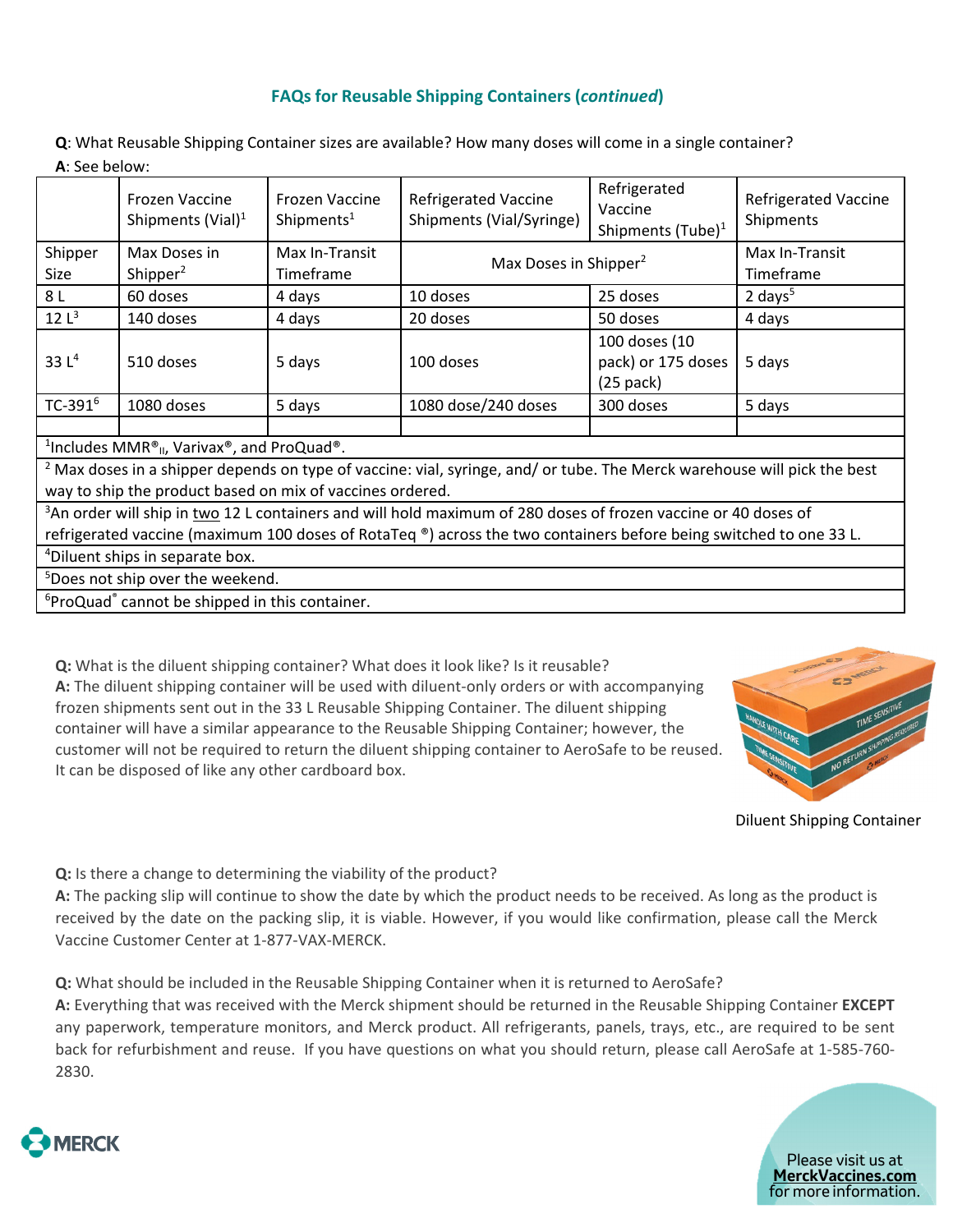## **FAQs for Reusable Shipping Containers (***continued***)**

**Q:** What should **NOT** be returned in the Reusable Shipping Container?

**A:** Everything that was received with the Merck shipment should be returned in the Reusable Shipping Container **EXCEPT** any paperwork, temperature monitors, and Merck product. No other items should be added, including other products (any Merck product or another manufacturer's product), disposable or medical waste, or temperature monitors. All refrigerants, panels, trays, etc., that were received in the Reusable Shipping Container are required to be sent back for refurbishment and reuse. If you have questions on what you should return in the Reusable Shipping Container, please call AeroSafe at 1‐585‐760‐2830.



**Q**: Where in the Reusable Shipping Container are the product, diluent, and paperwork stored? **A:** See diagram below:

\*Diluent will only be included in the 8 L and 12 L Reusable Shipping Containers. Diluent is shipped in a separate non‐ reusable shipping container when an order for Merck product is packed in a 33 L Reusable Shipping Container.

**Q:** What is the cleaning or refurbishment process? Is the AeroSafe Reusable Shipping Container and its packing material safeto use during COVID‐19?

A: Please go to www.aerosafeglobal.com, or www.aerosafeglobal.com/contact-us, or call the Merck National Service Center at 1‐800‐NSC‐MERCK, for information regarding how the Reusable Shipping Containers are cleaned and refurbished for reuse.

**Q:** What happens if I don't return the AeroSafe Reusable Shipping Container and its packing material (ice packs, etc.)?

**A:** We strongly encourage you to return the Reusable Shipping Container and its contents to AeroSafe because reuse ofthe containers is essential to the success of the Reusable Shipping Container program. AeroSafe will be contacting customers if the Reusable Shipping Container is not returned, to assist with any issues that may be causing the delay.

**Q:** When will my state of residence be transitioning to the new Reusable Shipping Container? **A:** States will be transitioning over a period of time using a multiphase approach. Please refer to the Reusable Shipping Container Rollout map at www.merckvaccines.com/help/vaccine-shipping-schedule/ to see when your state might start using the Reusable Shipping Container. Frozen vaccines and refrigerated vaccines may not transition to Reusable Shipping Container use at the same time.



Please visit us at **MerckVaccines.com**  for more information.